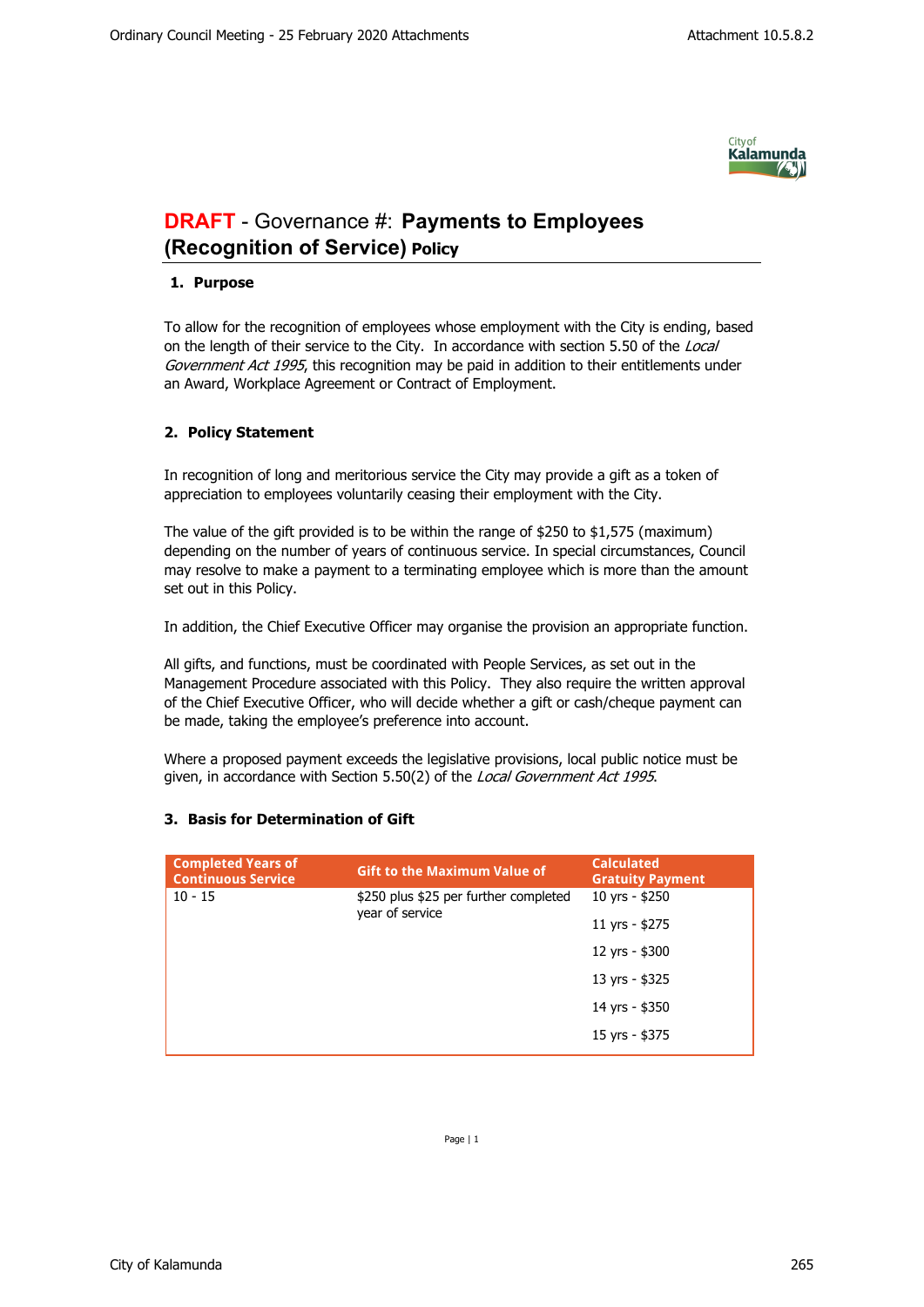

| <b>Completed Years of</b><br><b>Continuous Service</b> | <b>Gift to the Maximum Value of</b>                                              | <b>Calculated</b><br><b>Gratuity Payment</b> |
|--------------------------------------------------------|----------------------------------------------------------------------------------|----------------------------------------------|
| $16 - 25$                                              | \$400 plus \$50 per further completed<br>year of service                         | 16 yrs - \$400                               |
|                                                        |                                                                                  | 17 yrs - \$450                               |
|                                                        |                                                                                  | 18 yrs - \$500                               |
|                                                        |                                                                                  | 19 yrs - \$550                               |
|                                                        |                                                                                  | 20 yrs - \$600                               |
|                                                        |                                                                                  | 21 yrs - \$650                               |
|                                                        |                                                                                  | 22 yrs - \$700                               |
|                                                        |                                                                                  | 23 yrs - \$750                               |
|                                                        |                                                                                  | 24 yrs - \$800                               |
|                                                        |                                                                                  | 25 yrs - \$850                               |
| 26 years or more                                       | \$900 plus \$75 per further completed<br>year of service<br>(Maximum of \$1,575) | 26 yrs - \$900                               |
|                                                        |                                                                                  | 27 yrs - \$975                               |
|                                                        |                                                                                  | 28 yrs - \$1,050                             |
|                                                        |                                                                                  | 29 yrs - \$1,125                             |
|                                                        |                                                                                  | 30 yrs $-$ \$1,200                           |
|                                                        |                                                                                  | $31$ yrs - \$1,275                           |
|                                                        |                                                                                  | 32 yrs - \$1,350                             |
|                                                        |                                                                                  | 33 yrs - \$1,425                             |
|                                                        |                                                                                  | 34 yrs - \$1,500                             |
|                                                        |                                                                                  | 35 yrs - \$1,575                             |

"Continuous service" does not include any period of unauthorised absence from duty, or any period of unpaid leave (unless Council determines otherwise).